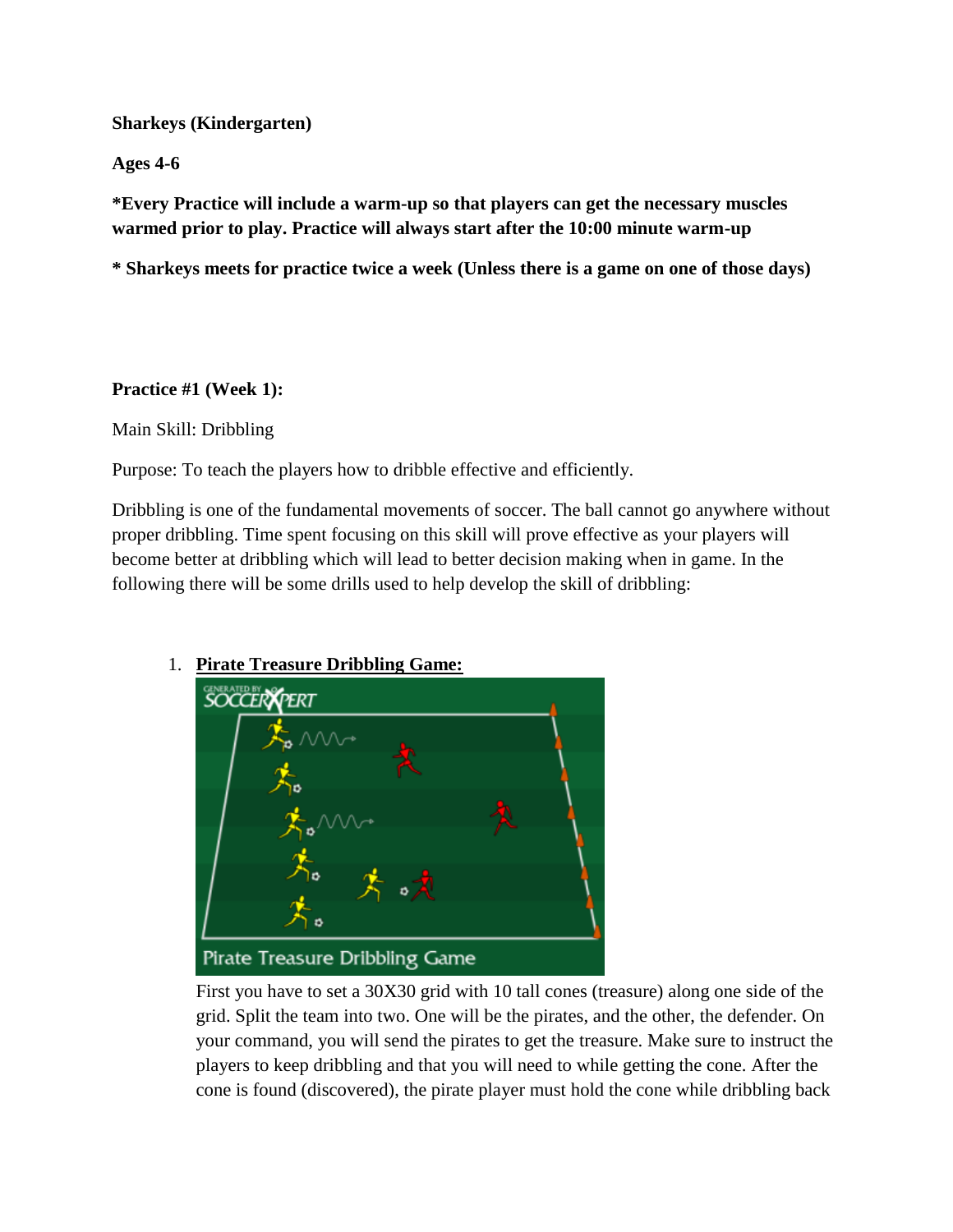to their side of the grid. This drill/game is a great way to practice on dribbling as a goal is attainable, also for the defenders to help improve their defending on the treasure. Ultimately, the skills will spill over to the real game. Variations: You can decrease/increase the size of the grid for challenge purposes.

**SOCCER FERT 1v1 Dribble Attack w/Shot** 1340

### 2. **One vs One Dribbling Attack:**

Create a 15X15 grid that is 18 feet away from the goal. Place a goalkeeper at the goal and a defender within the grid. All other players should be in line with their own ball getting ready to participate in the activity. The attacker will then enter into the grid in attempt to get pass the defender and earn a free shot. If the attacker has the ball stolen or steps outside the grid, the attacker becomes the defender.

This drill is good for focus on 1V1 situations. It also helps you with balance and awareness as you are confide in a space during the drill.

# **Practice # 2 (Week 2):**

### Main Skill: Passing

Purpose: Passing is another fundamental skill essential to the game of soccer. Good teams are good not because of their individual assets, but because they use their assets that works for everyone, passing is just one way of sharing that asset.

Below will be some drills that should get things started on the foundation of passing and then ways to fine tune passing:

# 1. **3v1 Rotating Defender:**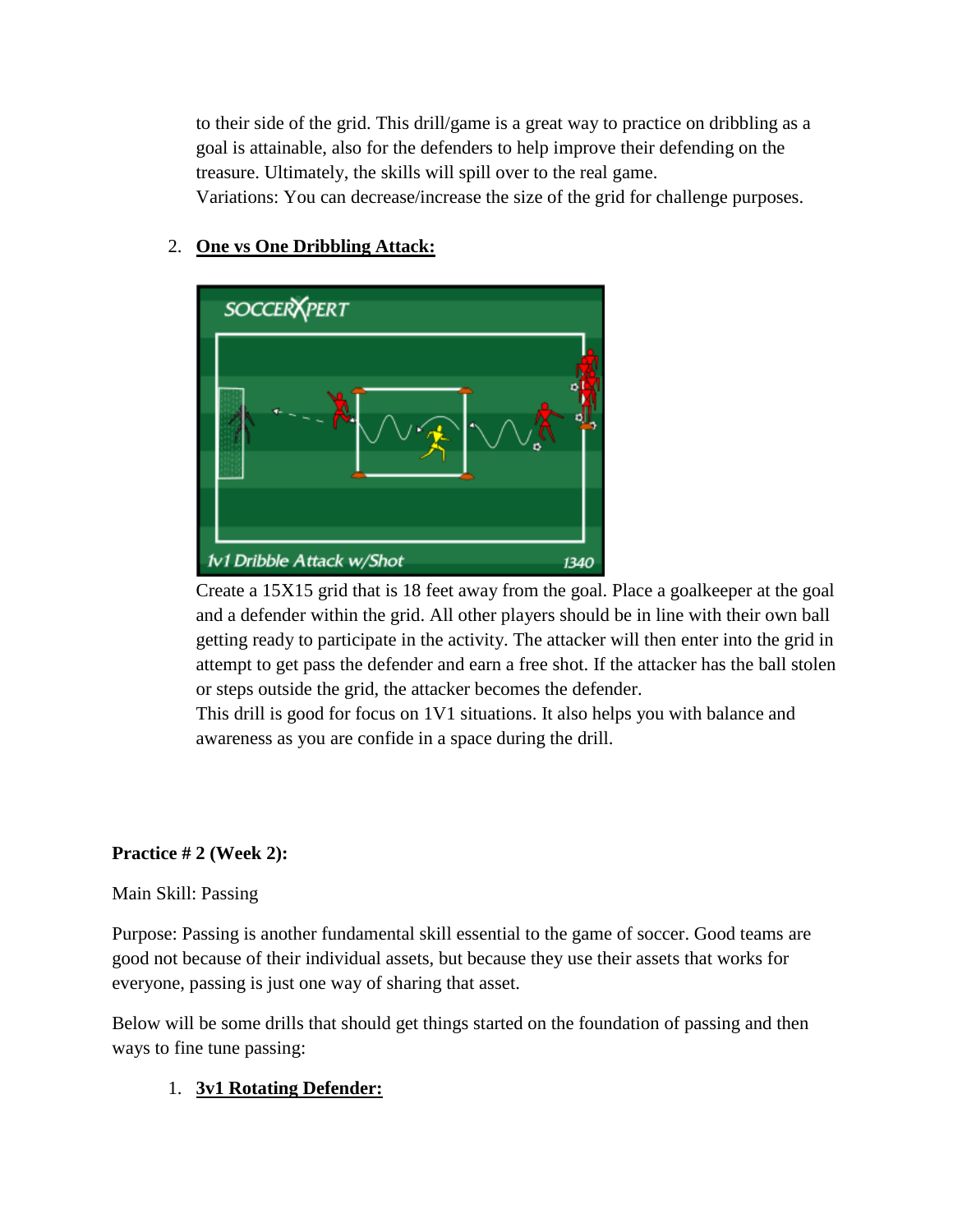

Create a grid that is at least 10X10. Split your team into group of 6. Three of those players will be within the grid to work on passing to each other. The last three will be outside the grid in a line to pass the ball into the grid. The three defenders within the grid must keep the ball moving without letting the defender get to it. Dead ball when kicked outside the grid. You then rotate to the next player.

This drill is good to help passing the ball in a small space effectively and efficiently to your teammates. You can also learn from this drill on how to keep up with the ball and track its movements.

# 2. **Center Midfield Passing Combination Drill:**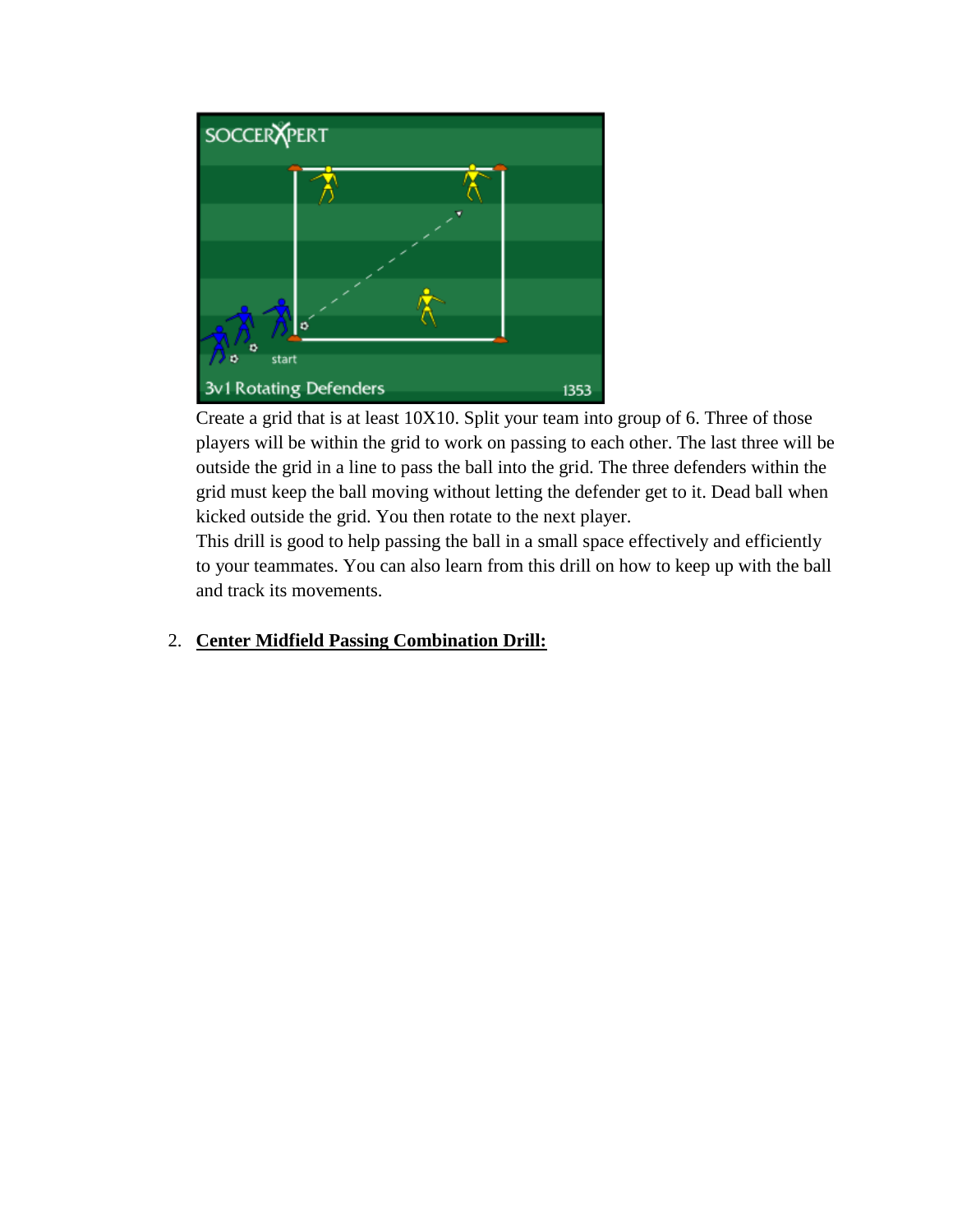

Set up a 20X35 grid. (You can adjust this size depending on the age and skills of your players) There will be a player one and two, so set up four cones, two at where the players will start and then two more down the field for the players to run to. You will then have two midfielders to pass the ball around. Player 1 will kick to the first midfielder and then proceed to run halfway of the next cone for the next kick. If you follow the diagram will begin to see the rotation the ball should be going.

This drill allows you to take control of the midfield game of soccer. Lots of space, you want to be able to make accurate passes to advance on the field. You can adjust this drill for speed and/or accuracy reasons.

### **Practice # 3 (Week 3):**

### Main Skill: Fitness

Purpose: Soccer is a fast past sport that also require similar like fitness, so running drills on fitness will in turn, allow your players to play faster, longer and more effectively.

1. **Three Person Passing Drill:**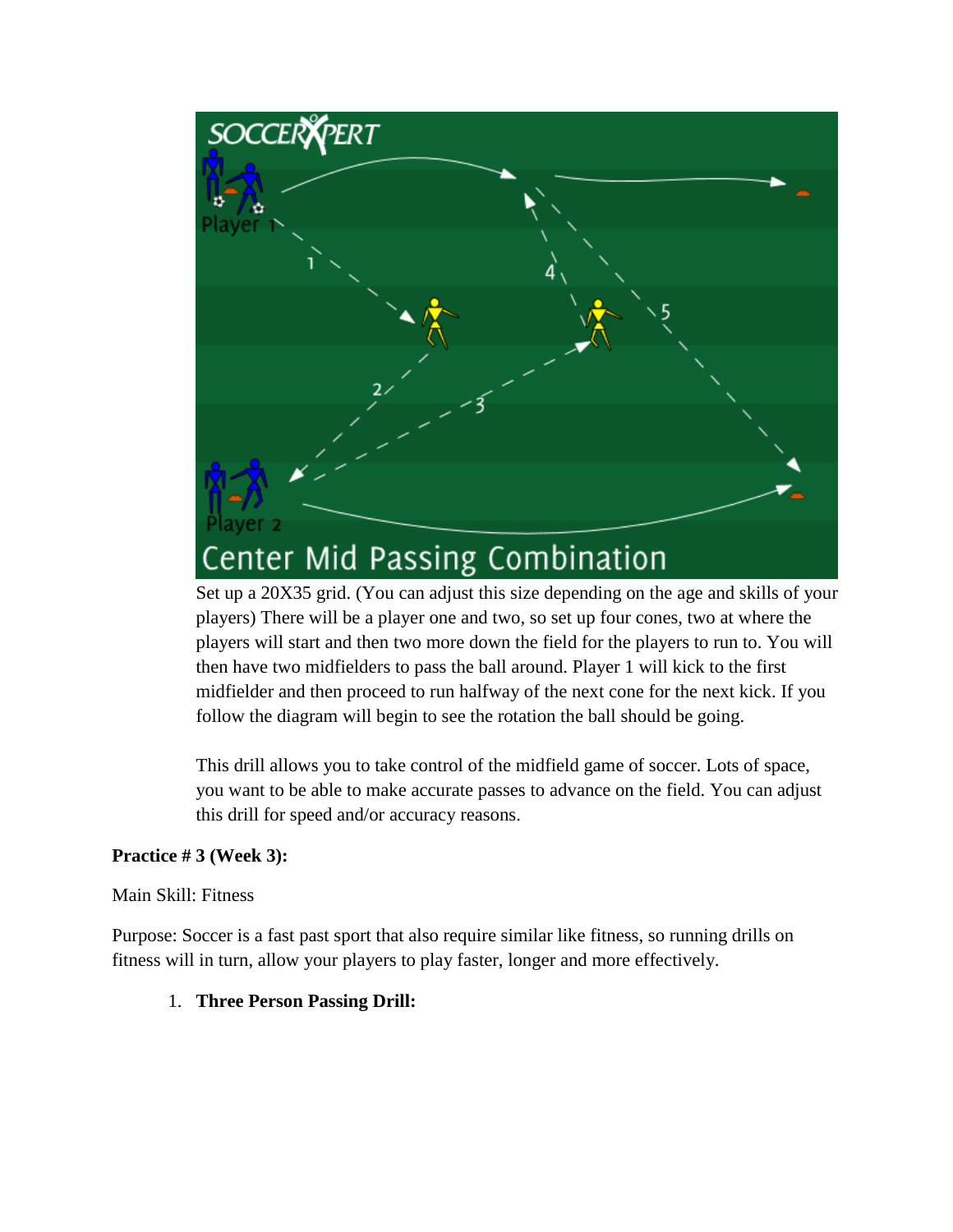

Split the team into groups of three. Have two players on the outside of the grid and one in the middle. A player will kick the ball into the middle; the person who just kicked must run the next cone so that they can receive/kick the ball. All players will have to run to their new destination. Eventually, you will notice that the players are taking over their teammate original position. If you do not see that, adjust where it is needed.

This drill will help players with running to certain points of the field faster; the ball is only used as a guide and a sense of urgency as you have to be ready when the ball comes your way. But overall, the goal is to work the body by running from cone to cone.



# 2. **3 Goal Scoring Drill:**

You will be using the main goal, but also need to have two portable goals on the sides about 15 feet away from the main goal. Set three goalkeepers The other players will be at midfield ready to start the drill. The first player will kick to the right goal, that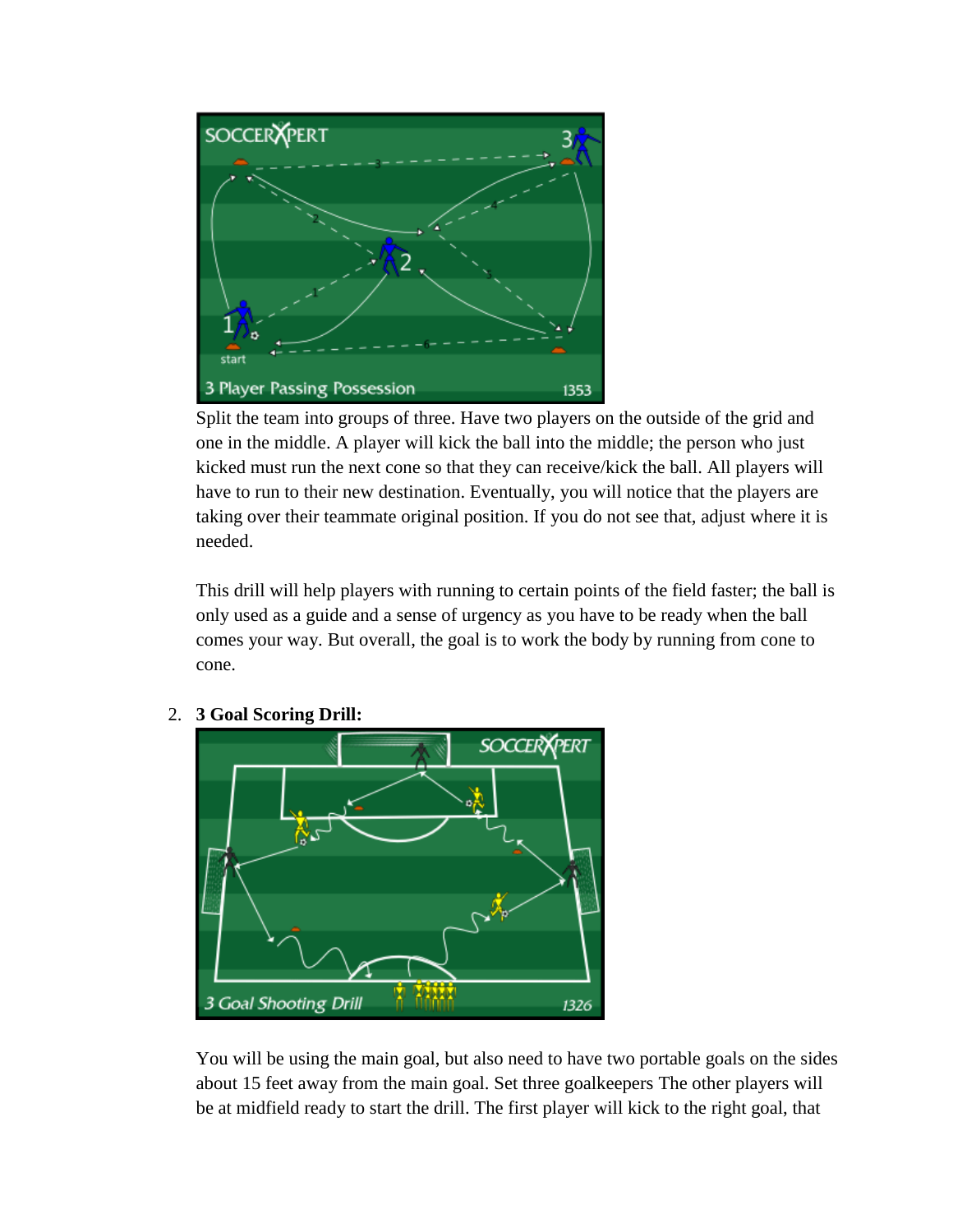goalie will then send the ball to the goalkeeper by the main goal, that goalkeeper will send it to the left and then to the center. The player must keep up with the ball and try to score on all three goals.

This drill is all fitness. It challenges you to keep up with ball and take smart shots that will give you time to advance to the next goal. Since you will be running for the entire drill, you awareness of the ball and speed should be worked on. Overall, this fitness drill is no easy one (try to tone it down for the Sharkeys), but executed well, can provide benefits useful in games.

# **Practice #4 (Week 4):**

Main Skill: Defense

Purpose: Scoring is good and all, but if you allow the other team to score as well, the game will not go anywhere. Objective is to increase awareness of defense.

# **1. Red Light, Green Light:**



If you have played Red Light, Green Light before, this will be an easy drill to run. You or another player can say red light, green light. The players, who should all have a ball, will start on one end of the field. (You can use half the field if it makes the drill easier.) Like the classic game goes, you will say red light to stop and green light to go. The twist, however, is that the caller can move as well closer to the players. If the caller is within range of a player, on green light, the player can pursue the ball. If the player is successful, they can keep the ball and join the other team. The loser will have to go back all the way to the other side of the field.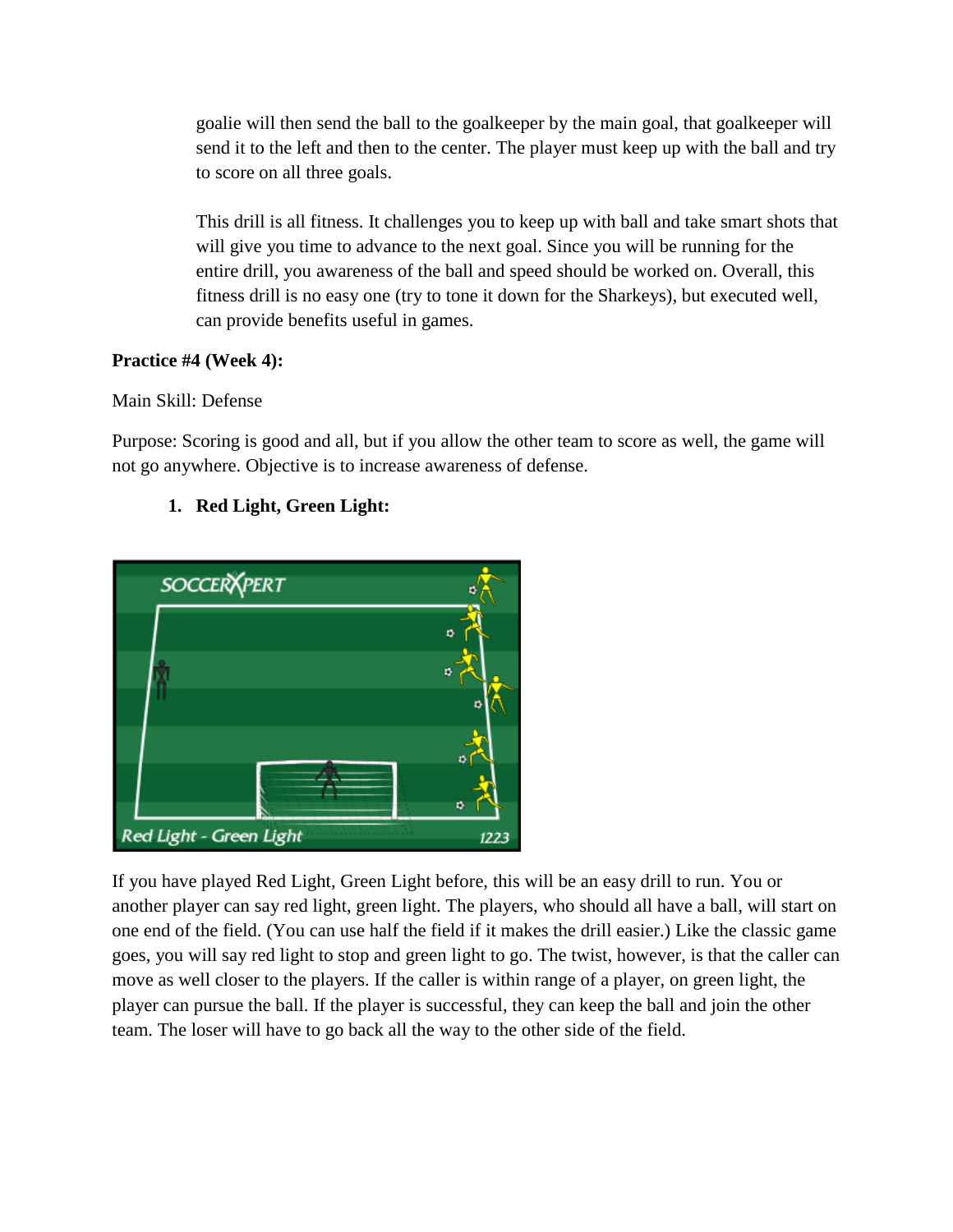Even though this is a remake of a classic game, this drill helps players with ball control, pursuit, listening skills and defense. Since the players have to make sure they do not lose their ball, defense is key.



**2. Guard the Castle:**

You place a cone within a 12X12 grid. (Can be adjust to make it easier/harder) Have 3 attackers and 1 defender. The goal of this drill is to knock the cone down with a pass or direct contact. The defender must stop this as the ball can come from any angle

This is a drill that focuses on ball tracking, and defending of the cone.

### **Practice #5 (Week 5):**

### Main Skill: Teamwork

Purpose: An individual is only as good as the team is. Team drills will build the intangibles that skill-focused drills do not. Chemistry is the key to a successful team.

# **1. OUCH!**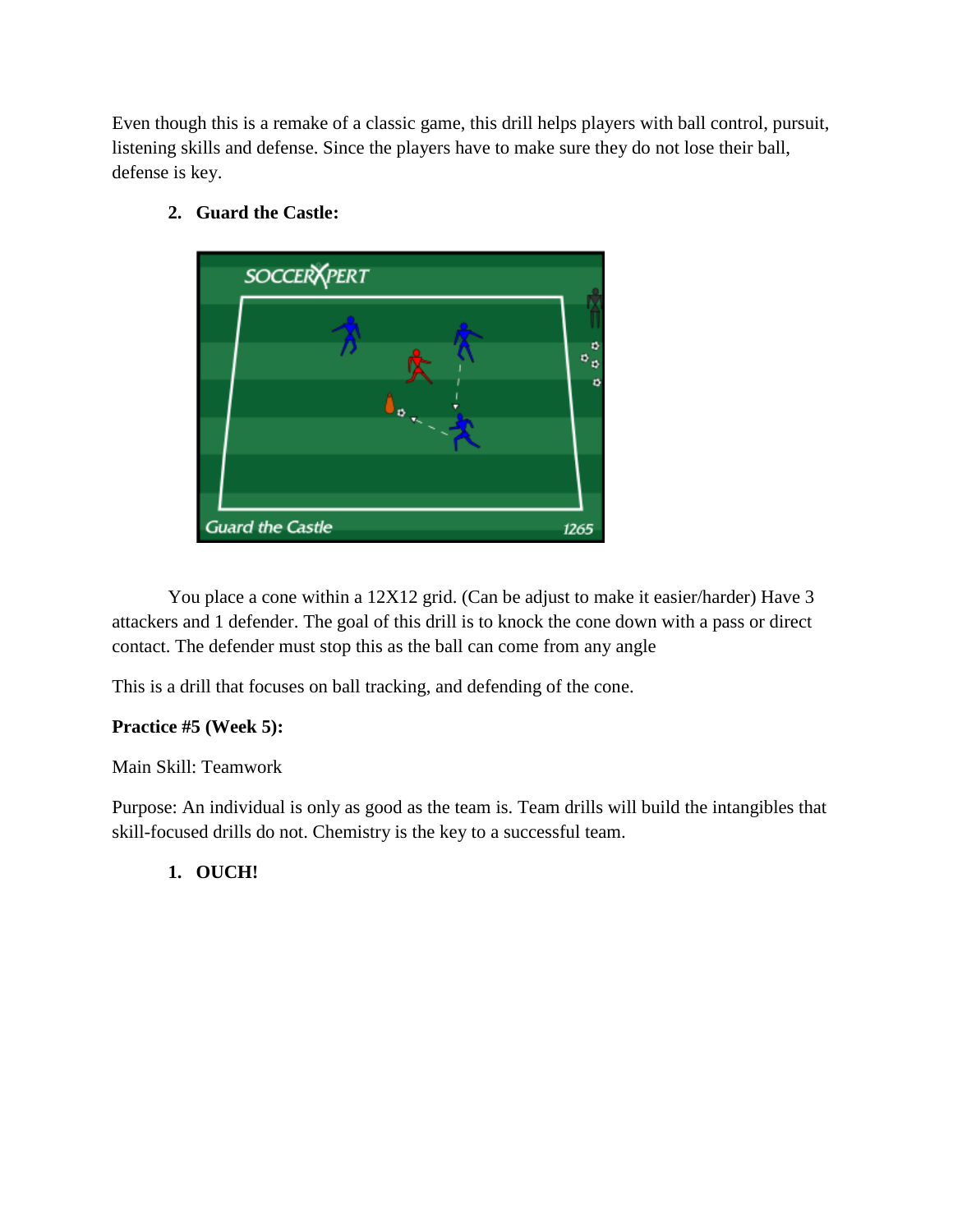

This drill is fun. You as the coach will try to run away from your players as they will try to hit you. If you get hit, yell out ouch and the team will receive a point. Point limit is up to you.

This drill will make the players rely more on each other as they all have the same goal in hitting the coach. Also it is fun for everyone, and that helps build chemistry.



# **2. Simon Says**

Another classic game being revamped for soccer, the coach is Simon. You will start the drill and try to trick up your players. But make sure that they need to rely on one another as with each player that gets out, the team is closer to losing to the coach.

This drill is fun and makes the player rely on each other. It is also fun for the coach as it's a break from conventional practicing, fun for all.

#### **Practice # 6 (Week # 6)**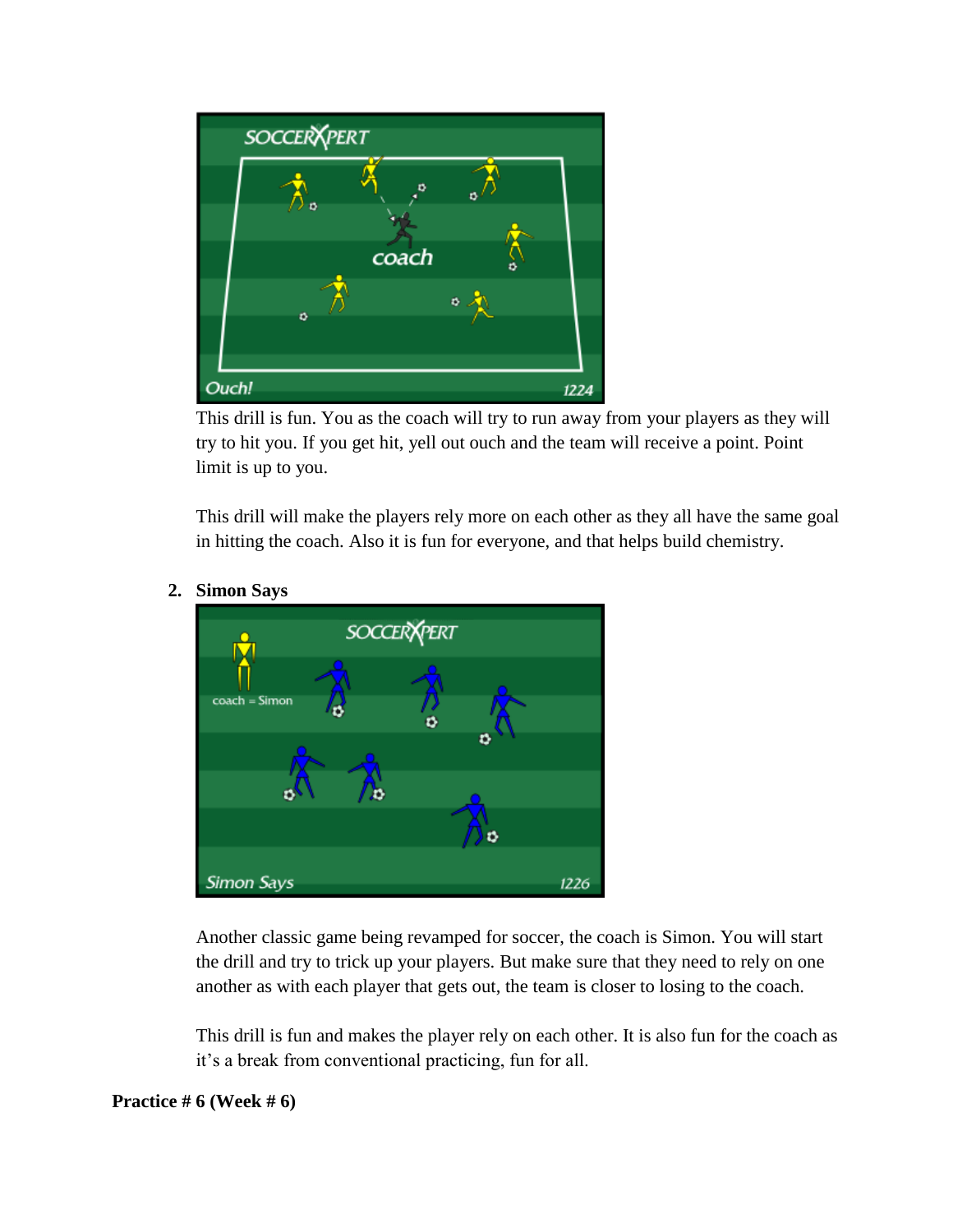#### Main Skill: Getting out of Pressure

Purpose: Most times players will be pressured, (Especially if it's a close game) getting out of those situations could be the deciding factor between a win and a lost. Working on that during practice can lead to better decision making in-game.



**1. Sharks and Minnows:**

Players with the ball (Minnows) must protect the ball from the two sharks. The sharks' goal is to kick the ball from the Minnows out of the grid, thus eliminating the minnows. Last two Minnows, become the sharks in the next round.

Purpose of this drill is to avoid being double team in the corner from the sharks. Yes, there are more minnows, but if the sharks box them in one at a time, the pressure increases. You can increase the difficulty by telling the Minnows to dribble only with their left/right foot or the sole/heel of their foot.

**2. Four Corner Aggressiveness:**